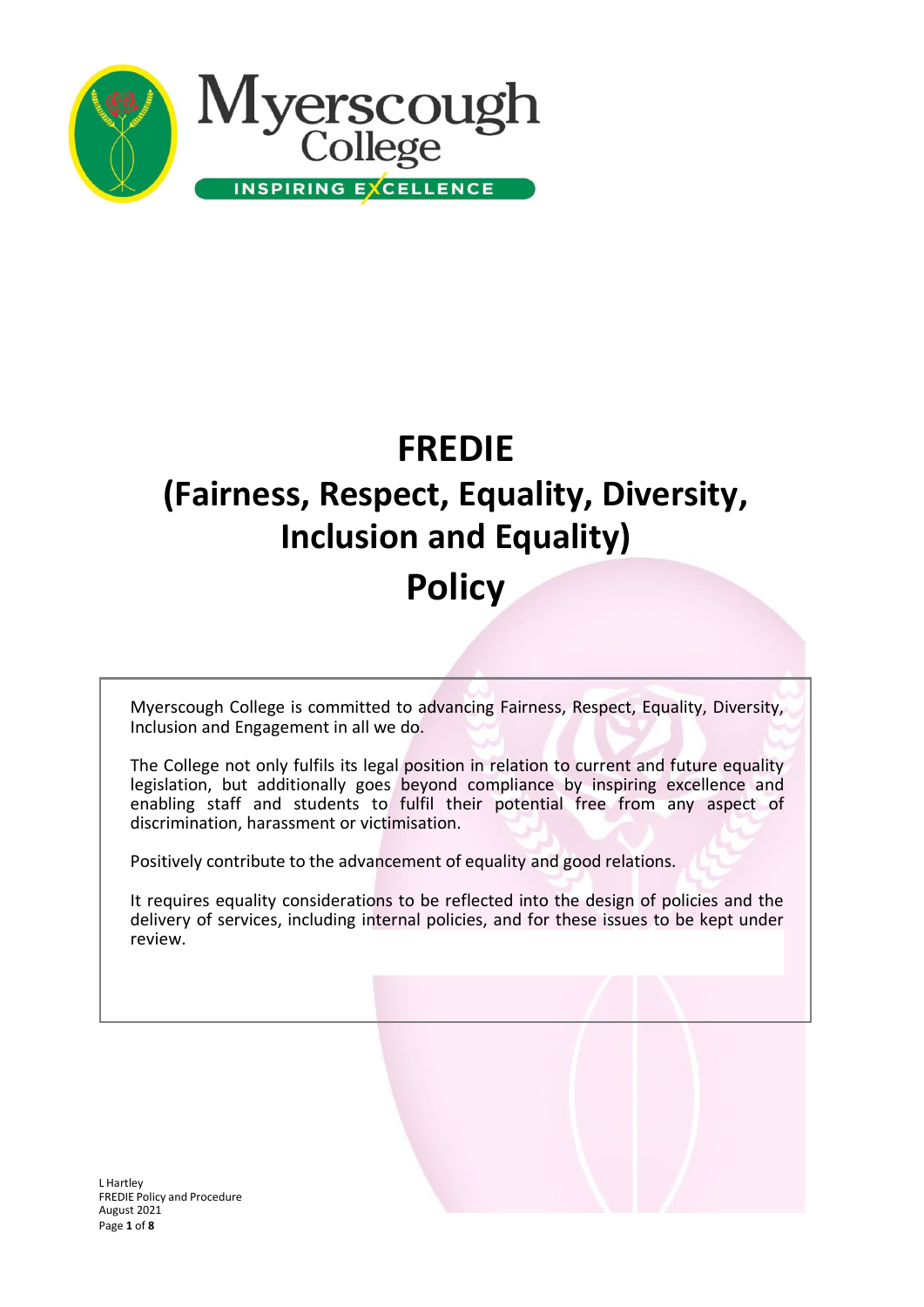## **Abbreviations and Definitions**

| <b>Term</b>     | <b>Definition</b>                                                                                                                                                                                                        |  |  |  |
|-----------------|--------------------------------------------------------------------------------------------------------------------------------------------------------------------------------------------------------------------------|--|--|--|
| The College     | Myerscough College - also referred to<br>informally<br>throughout<br>this document as 'us' and 'we'.                                                                                                                     |  |  |  |
| The Corporation | Myerscough College                                                                                                                                                                                                       |  |  |  |
| You/ Your       | The term is used in reference to any employee of the College.                                                                                                                                                            |  |  |  |
| <b>FREDIE</b>   | FREDIE Principles, Fairness, Respect, Equality, Diversity, Inclusion and<br>Engagement                                                                                                                                   |  |  |  |
| LiD             | Leaders in Diversity                                                                                                                                                                                                     |  |  |  |
| <b>HR</b>       | Human Resources                                                                                                                                                                                                          |  |  |  |
| <b>GDPR</b>     | <b>General Data Protection Regulations</b>                                                                                                                                                                               |  |  |  |
| Personal data   | Any information that relates to a living individual who can be identified<br>from that information. Processing is any use that is made of data,<br>including collecting, storing, amending, disclosing or destroying it. |  |  |  |

### **Content**

|                |                                     | Page           |
|----------------|-------------------------------------|----------------|
| 1              | Statement                           | $\overline{2}$ |
| $\overline{2}$ | Scope                               | 3              |
| 3              | Legislation                         | 3              |
| 4              | <b>FREDIE Principles</b>            | 3              |
| 5              | Rights, Responsibilities and Duties | 4              |
| 6              | Intent and Implementation           | 5              |
| 7              | Complaints                          | 6              |
| 8              | <b>Associated Documents</b>         | 6              |
| 9              | Monitoring and Review               | 6              |
| 10             | Equality                            | 6              |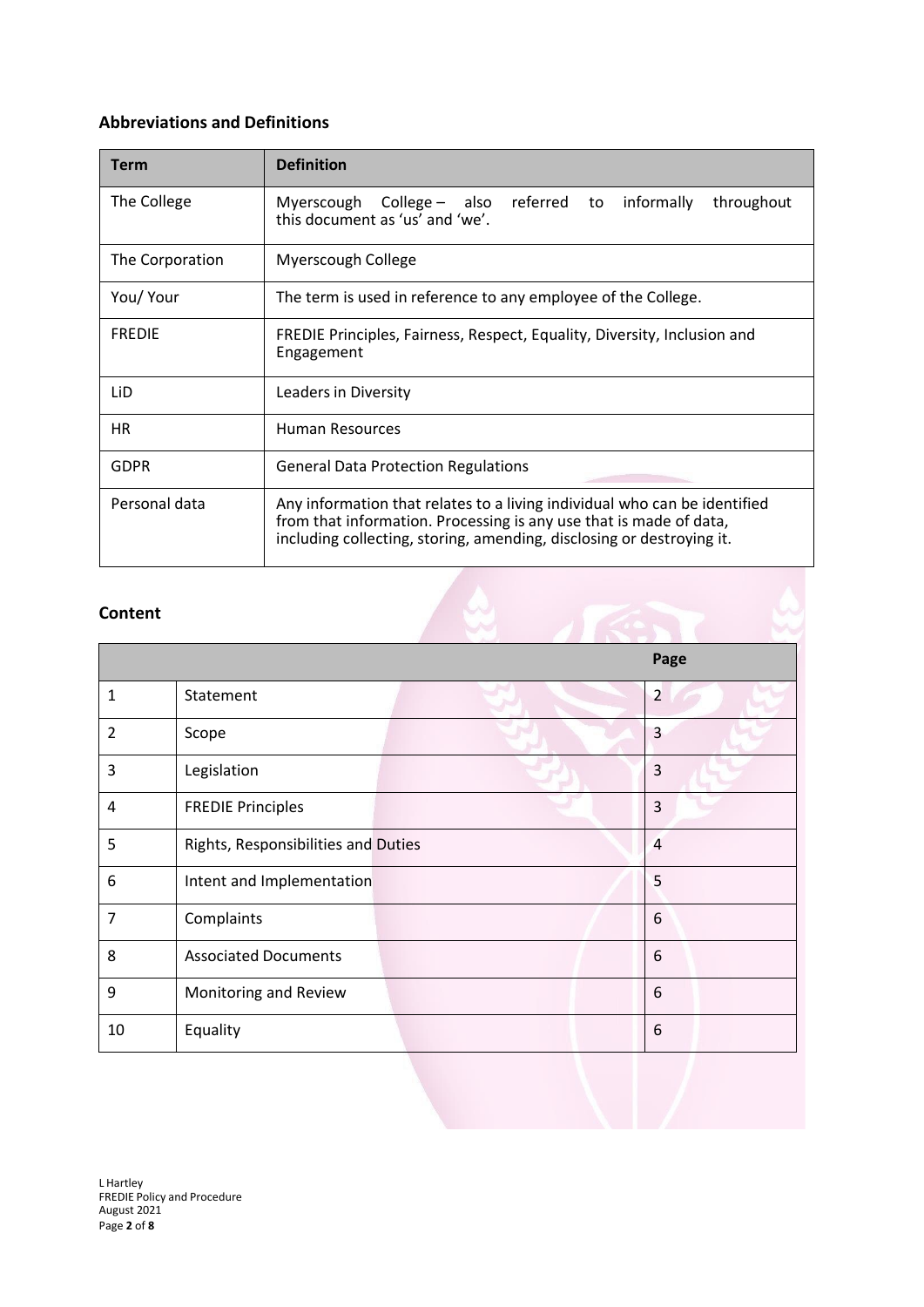#### **1. Statement**

#### **2. Scope**

#### **When does this policy apply?**

This policy applies to all conduct in the College (education and the workplace) and also to conduct outside of the College that is related to College or your work (e.g. at meetings, social events and social interactions with colleagues or other students) or which may impact on Myerscough College's reputation (e.g. the expression of views on social media, contrary to the commitments expressed in this policy, that could be linked to the College).

#### **3. Legislation**

- Equality Act 2010
- Public Sector Duty
- Special Education Needs and Disability Act 2001
- Human Rights Act
- Data Protection Act 1998
- Freedom of Information Act 2000
- Health & Safety Act 1974
- Modern Slavery Act 2015

#### **4. FREDIE Principles**

The College is committed to advancing equality through the FREDIE Principles and being Leaders in Diversity. The College strives to develop an inclusive community culture in which everyone can feel valued and in which everyone received fair and equal treatment regardless of their background. FREDIE is embedded across all college practices, services and behaviours and is threaded into the College strategic values. We actively champion the FREDIE principles in our college and wider community.

- Fairness
- Respect
- **Equality**
- **Diversity**
- **Inclusion**
- Engagement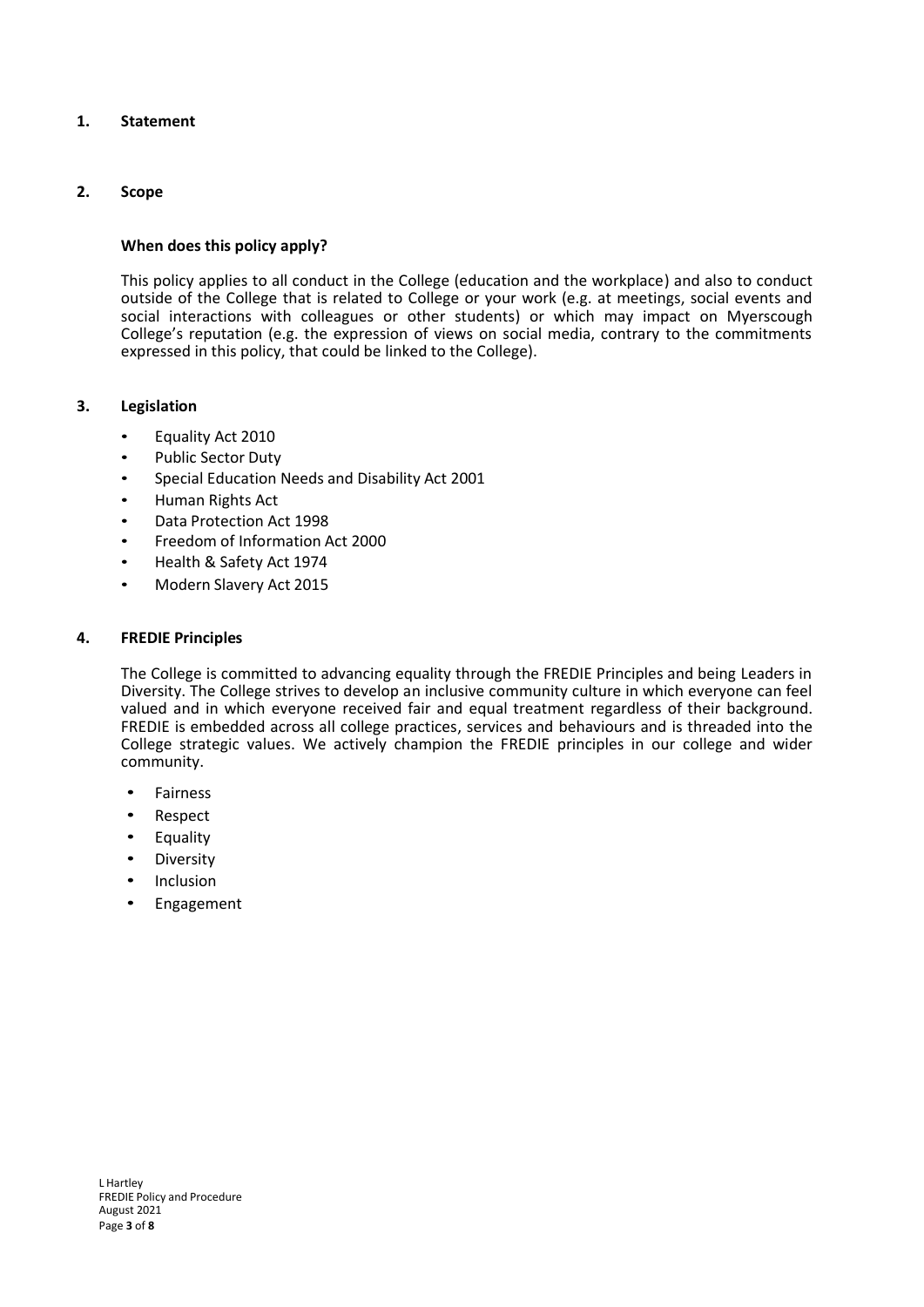#### **5. Rights and Responsibilities**

Myerscough College will comply with the general equality duty by:

Aims of the Equality Duty:

- Eliminate unlawful discrimination, harassment and victimisation and other conduct prohibited by the Act.
- Advance equality of opportunity between people who share a protected characteristic and those who do not.
- Foster good relations between people who share a protected characteristic and for those who do not.

The College has due regard for our responsibility in carrying out its functions. Having due regard means consciously thinking about the 3 aims of the general duty as part of the process of decision making. The College will further have due regard to advance equality involving:

- Removing or minimising disadvantages suffered by people due to their protected characteristics.
- Taking steps to meet the needs of people from protected groups where these are different from the needs of other people.
- Encouraging people from protected groups to participate in public life or in other activities where their participation is disproportionately low.
- Fostering good relations to tackle prejudice and promoting understanding people who share a protected characteristic and others.

The nine Protected Characteristics set out by the Equality Act 2010 are:

- o age
- o disability
- o race
- o pregnancy and maternity
- o religion or belief (including lack of belief)
- o gender reassignment
- o sexual orientation,
- o marriage and civil partnership
- o sex (male or female)

Furthermore, Myerscough recognises and extends this policy to include where appropriate, social status and deprivation, homelessness, unemployment, asylum and refugee status or membership of a trade union, or for any identifiable cause protected by law.

As part of our commitment to drive race equality and tackle discrimination, Myerscough adopts the following working definition of antisemitism published by the International Holocaust Remembrance Alliance (IHLA):

*"Antisemitism is a certain perception of Jews, which may be expressed as hatred toward Jews. Rhetorical and physical manifestations of antisemitism are directed toward Jewish or non-Jewish individuals and/or their property, toward Jewish community institutions and religious facilities."*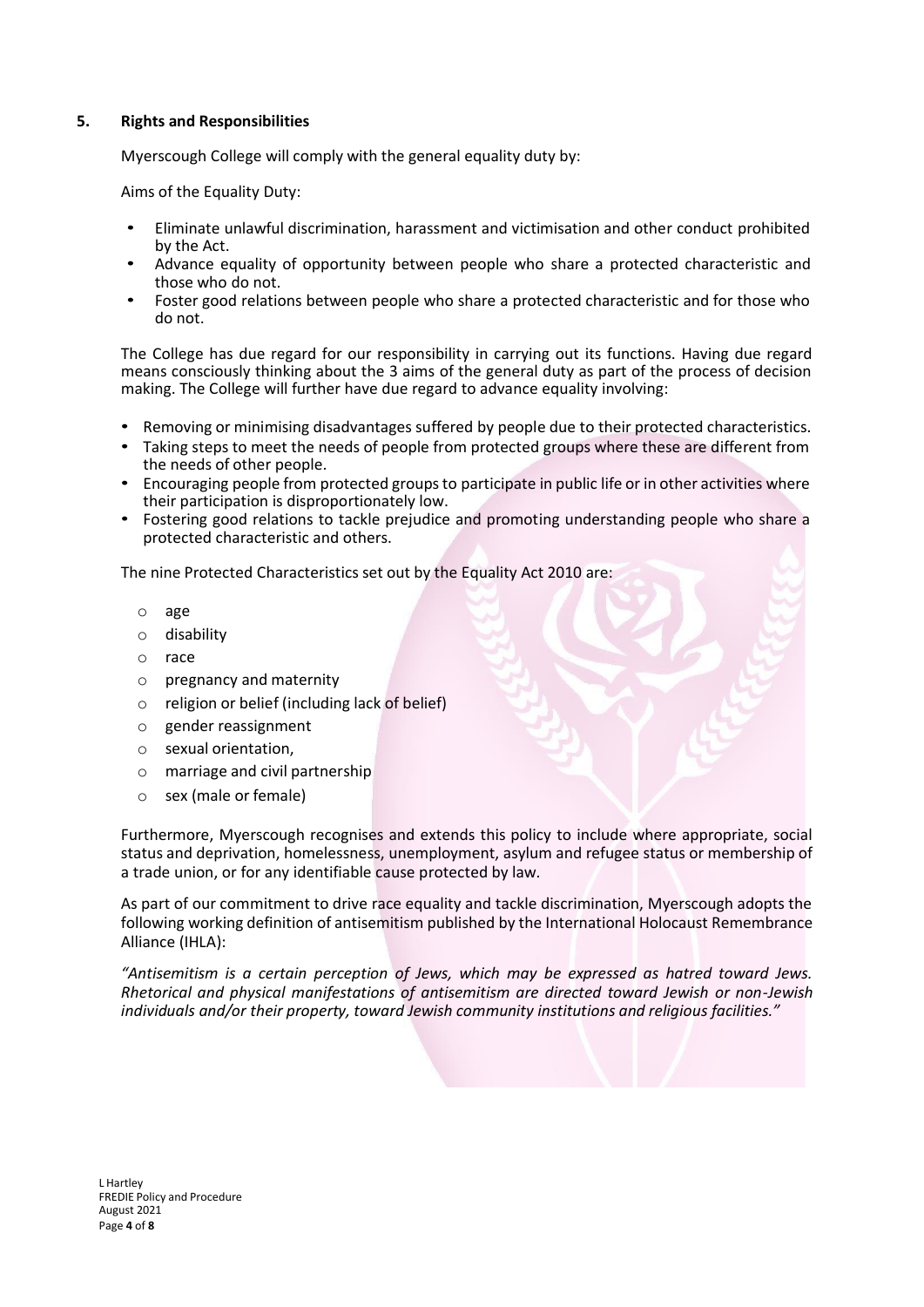The College will work with staff and students to raise awareness and tackle different forms of racism and discrimination such as antisemitism.

The College will comply with all legislation, statutory and non-statutory codes of practice and our contractual requirements relation to equality and diversity.

To comply with the specific duties requested upon colleges by the Equalities Act 2010 Myerscough College will:

- Publish information (primarily on its website) to demonstrate the College's compliance with the general equality duty.
- Prepare and publish equality objectives.
- Give due regard to the specific duties when developing, evaluating and reviewing policies.
- Give due regard to the specific duties when designing, delivering and evaluating services, including co-educational provision.

#### **6. Intent and implementation**

- Promoting respect for all and celebrating diversity.
- Provide a positive working, learning and social environment.
- Work towards eliminating any form of unlawful discrimination, harassment and victimisation; and associated barriers based on a protected characteristic and other status including background and other personal circumstances.
- Myerscough College understands and acknowledges that on some occasions, individuals and groups may be treated more favourably than others because of their protected characteristic in order to advance equality.

In order to realise our commitment to FREDIE, the College will:

- Ensure everyone accepts their responsibility to uphold equality and show respect to others.
- Hold regular FREDIE Strategic Groupmeetings with cross- college representation to ensure FREDIE is embedded across all decision making, policy, procedure, projects and activities.
- Engage leadership and management with the FREDIE Principles, objectives and action plan through the FREDIE Strategy Group.
- Produce an annual FREDIE action plan to support the development and provision of equality and diversity. The action plan will be monitored and reviewed by the FREDIE Strategy group.
- Embed FREDIE into the self-assessment and quality improvement process.
- Seek staff engagement, awareness and support through the Staff Forum and wider staff voice.
- Seek student engagement, awareness and support through a variety of learner involvement and engagement strategies.
- Ensure that the Senior Leadership Teams will review all policies and procedures to ensure that a commitment to FREDIE is continually evident. Equality impact assessments may be conducted on key strategic documents, projects and policies related to students, human resources and partnerships at the time of their revision: these will also take into consideration environment, activities and resources.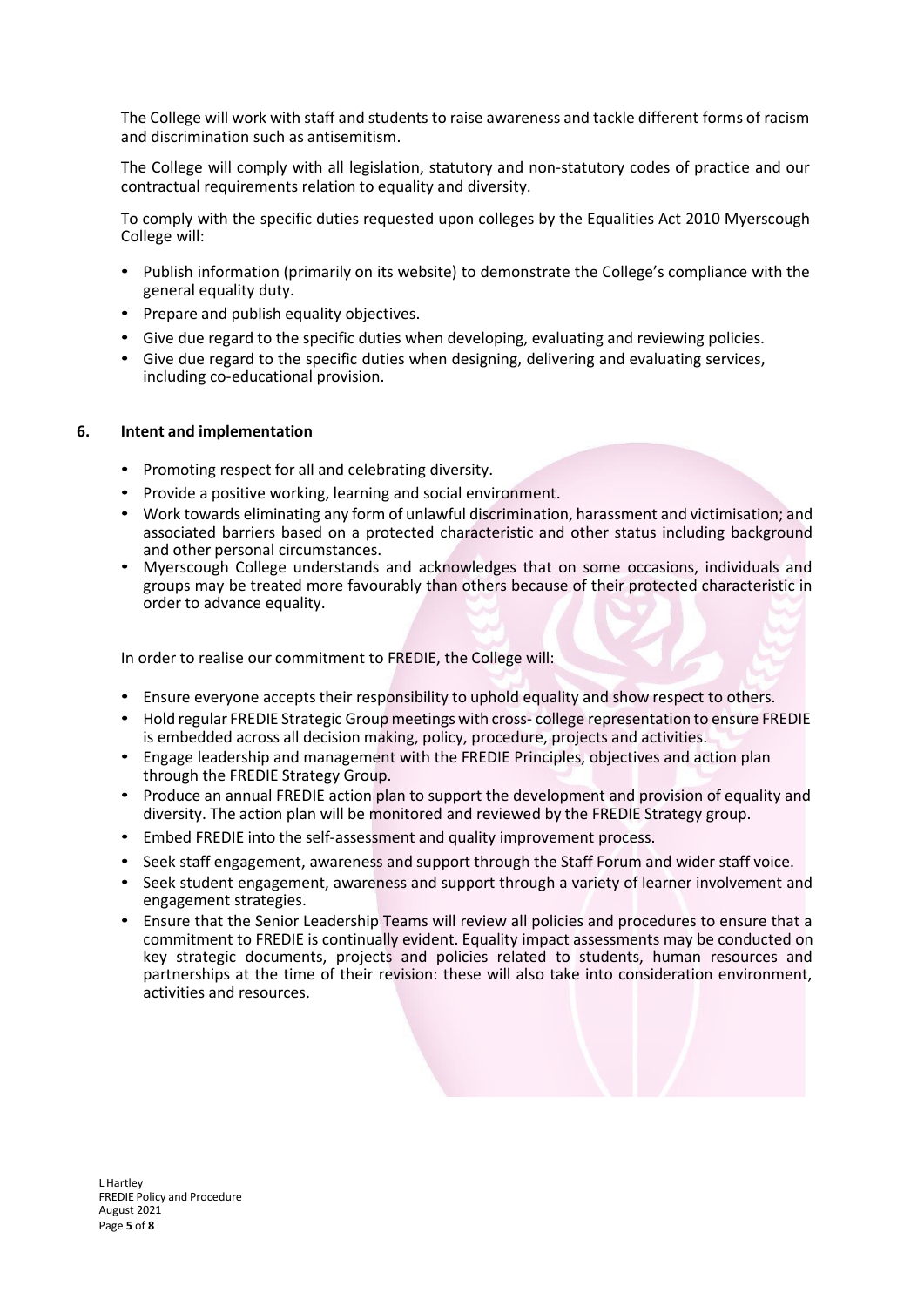- Demonstrate its commitment to advancing the FREDIE principles through widening participation, actively seeking educational and social inclusion, fostering an inclusive and safe culture, valuing equality and respecting and celebrating diversity.
- Promote awareness of FREDIE through training and information, advice and guidance.
- Investigate and take appropriate action for all complaints relating to any strand of equality.
- Continue to hold Disability Confident and Leaders in Diversity
- Ensure that awareness and training around FREDIE and Equality and Diversity, advice and guidance and support will be provided to ensure that all staff, students understand their duties and obligations in law.
- Demonstrate its commitment through the procurement policy to buy goods and services competitively, economically, fairly and efficiently, with due regard to all legal requirements. We have however, clear ethical business values and practices and we expect our suppliers to adhere to these throughout the supply chain.

#### **7. Complaints**

Formal complaints should be made in writing to the Director of Corporate Services, in accordance with the College's Complaints Policy and Procedure.

#### **8. Documents Associated with this Policy**

- Anti-bullying Policy and Procedure (Students)
- Employee Discipline Policy and Procedure
- EIA (Equality Impact Assessment) Procedure
- Inclusive Learning Policy
- Procurement Equality and Diversity Policy
- Child Protection and Safeguarding Policy and Procedure
- SEND Policy and Procedure

#### **9. Monitoring, Review and Evaluation**

The College will ensure that we regularly monitor and evaluate mechanisms to ensure that the policy is being consistently applied via the FREDIE Strategic Group. Where new legislation is introduced, interim reviews will be held.

Reports of breaches of this policy will also be reported in HR, Complaints, Student disciplinary and Safeguarding Reports to SLT and Governors.

#### **10. Equality**

#### **All Myerscough College Policies are subject to screening for Equality Impact Assessment**

Equality Impact Assessments are carried out to see whether the policy has, or is likely to have, a negative impact on grounds of age, disability, gender reassignment, pregnancy and maternity, race, religion or belief, marriage or civil partnership, sex or sexual orientation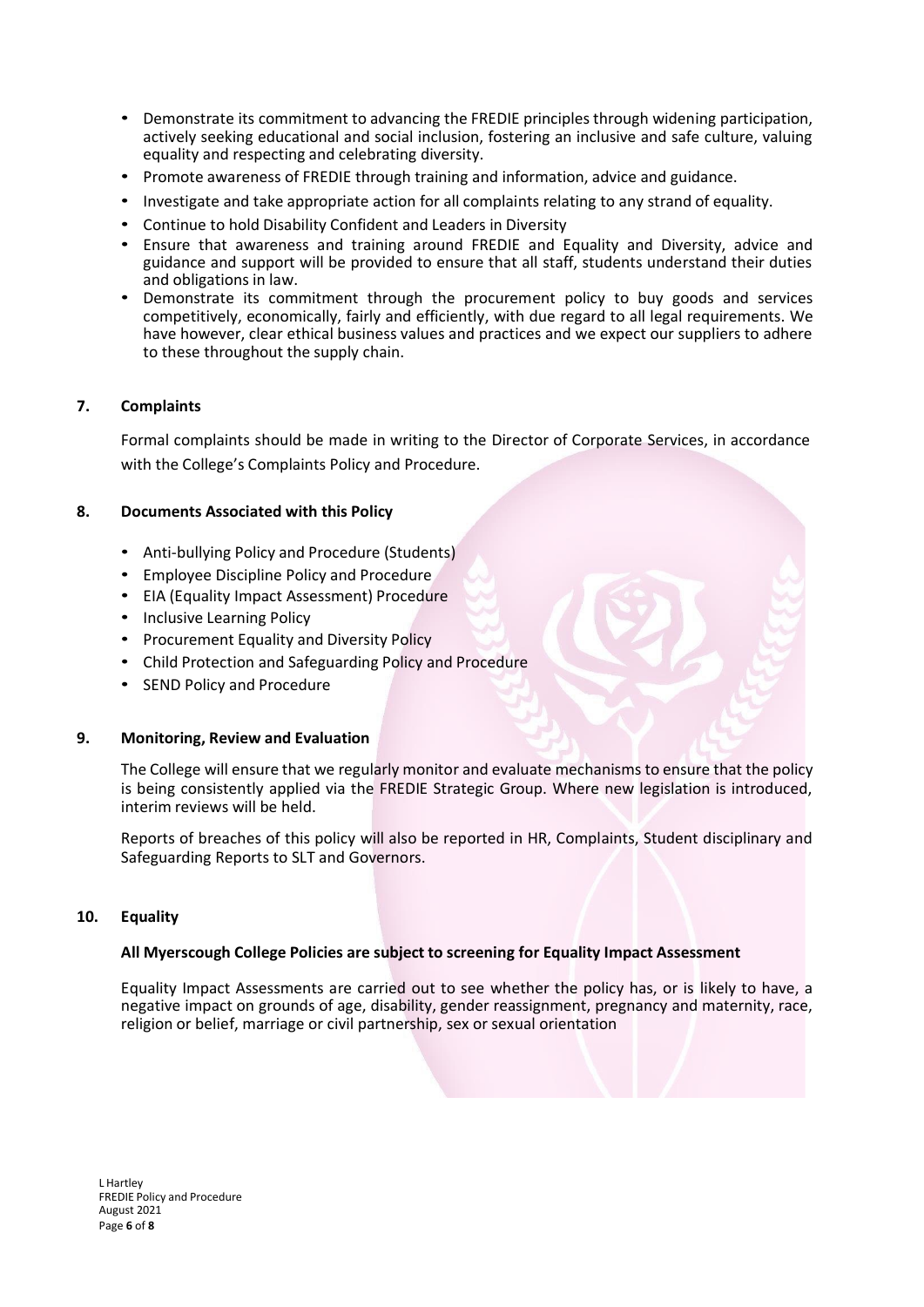We not only fulfil our legal position in relation to current and future equality legislation, but additionally go beyond compliance in providing and promoting "Opportunities for all to succeed", free from any aspect of discrimination, harassment or victimisation.

All staff have a duty of care to look after the interests of and support their colleagues. This policy takes account of our commitment to eliminating discrimination, identifying and removing barriers and providing equal opportunities for our learners, staff and visitors to ensure that no one feels excluded or disadvantaged.



L Hartley FREDIE Policy and Procedure August 2021 Page **7** of **8**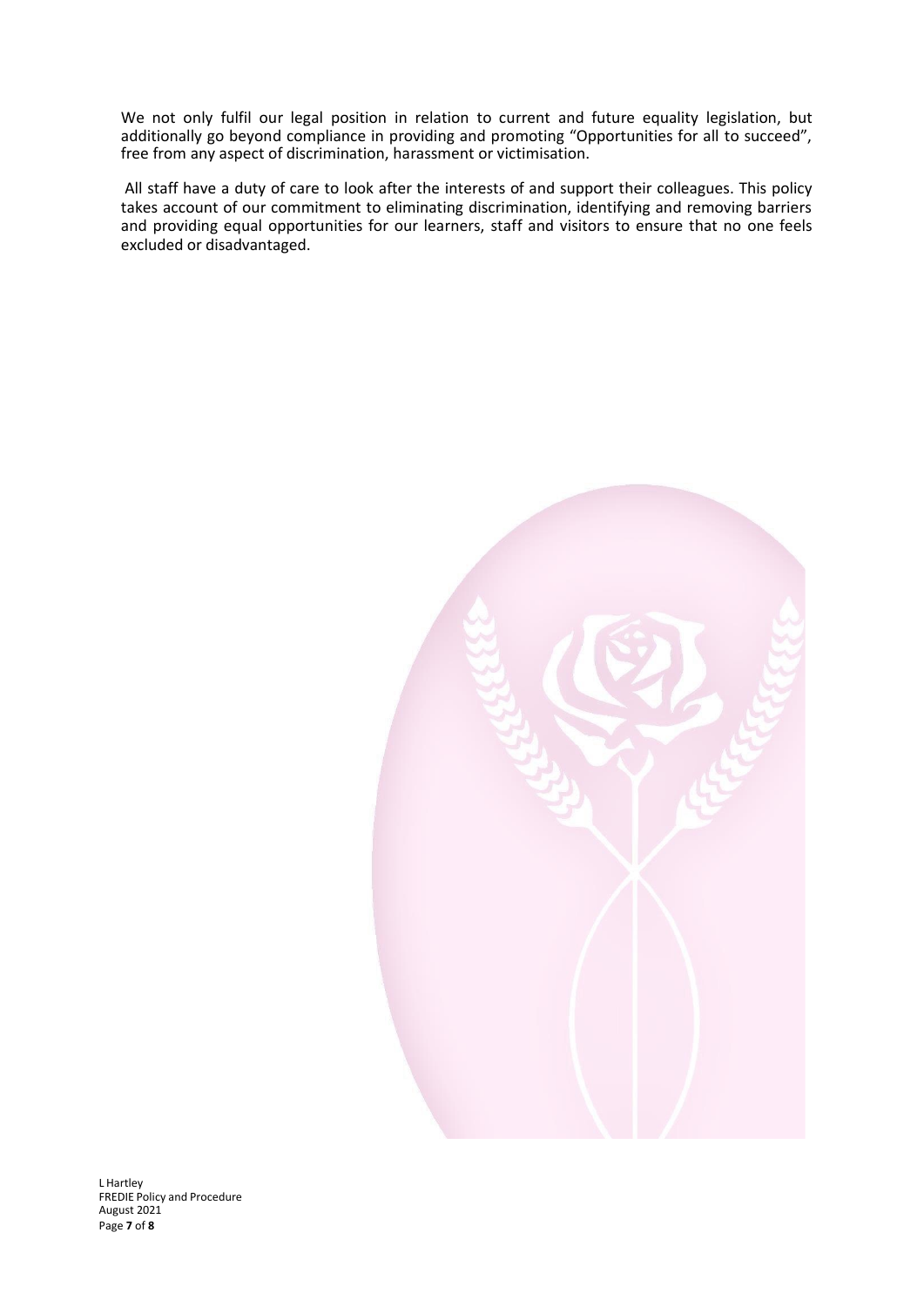| <b>Document History</b> |                                                      |                                            |                                                    |  |  |
|-------------------------|------------------------------------------------------|--------------------------------------------|----------------------------------------------------|--|--|
| Author:                 | Director of Student<br><b>Support and Welfare</b>    | <b>Ref and Document</b><br><b>Version:</b> | $EDI - V1$<br><b>FREDIE V2</b><br><b>FREDIE V3</b> |  |  |
| Approval:               | Senior Leadership<br>Team                            | <b>Approval Date:</b>                      | September 2020<br>August 2021                      |  |  |
| <b>Review Date:</b>     | September 2022                                       |                                            |                                                    |  |  |
| <b>Publication:</b>     | <b>Staff Intranet</b><br>Student Intranet<br>Website |                                            |                                                    |  |  |

#### **Quality Assurance**

This Policy and Procedure maps to the following external quality assurance frameworks

| <b>Framework</b>                                                                                                                                                                                                                                                                                                                                                                                                                                  | <b>Framework Section Reference(s)</b> |  |  |  |
|---------------------------------------------------------------------------------------------------------------------------------------------------------------------------------------------------------------------------------------------------------------------------------------------------------------------------------------------------------------------------------------------------------------------------------------------------|---------------------------------------|--|--|--|
| <b>Education Inspection Framework</b>                                                                                                                                                                                                                                                                                                                                                                                                             |                                       |  |  |  |
| <b>MATRIX</b>                                                                                                                                                                                                                                                                                                                                                                                                                                     |                                       |  |  |  |
| QAA                                                                                                                                                                                                                                                                                                                                                                                                                                               |                                       |  |  |  |
| <b>QIA</b>                                                                                                                                                                                                                                                                                                                                                                                                                                        |                                       |  |  |  |
| <b>ESFA</b>                                                                                                                                                                                                                                                                                                                                                                                                                                       |                                       |  |  |  |
| <b>Key Changes to Document</b>                                                                                                                                                                                                                                                                                                                                                                                                                    |                                       |  |  |  |
| Change of title - EDI to FREDIE<br>Include new College Mission and Values<br>Inclusion of FREDIE Principles<br>Additions of Partners and suppliers in scope<br>Refresh of language throughout the policy<br>Addition of the adoption of the definition of antisemitism<br>August 2021 - Amended Statement<br>Scope – addition of personal responsibility.<br>Addition – When does this policy apply?<br>Appendix- added 'Types of discrimination' |                                       |  |  |  |

#### **All Myerscough College Policies are subject to screening for Equality Impact Assessment**

Equality Impact Assessments are carried out to see whether the policy has, or is likely to have, a negative impact on grounds of age, disability, gender reassignment, pregnancy and maternity, race, religion or belief, marriage or civil partnership, sex or sexual orientation

Myerscough College not only fulfils its legal position in relation to current and future equality legislation but fully commits to the FREDIE Principles.

All staff have a duty of care to look after the interests of and support their colleagues. This policy takes account of our commitment to eliminating discrimination, identifying and removing barriers and providing equal opportunities for our learners, staff and visitors to ensure that no one feels excluded or disadvantaged.

#### **Safeguarding and Child Protection**

All staff have a responsibility to support and promote the College's commitment to providing a safe environment

L Hartley FREDIE Policy and Procedure August 2021 Page **8** of **8**